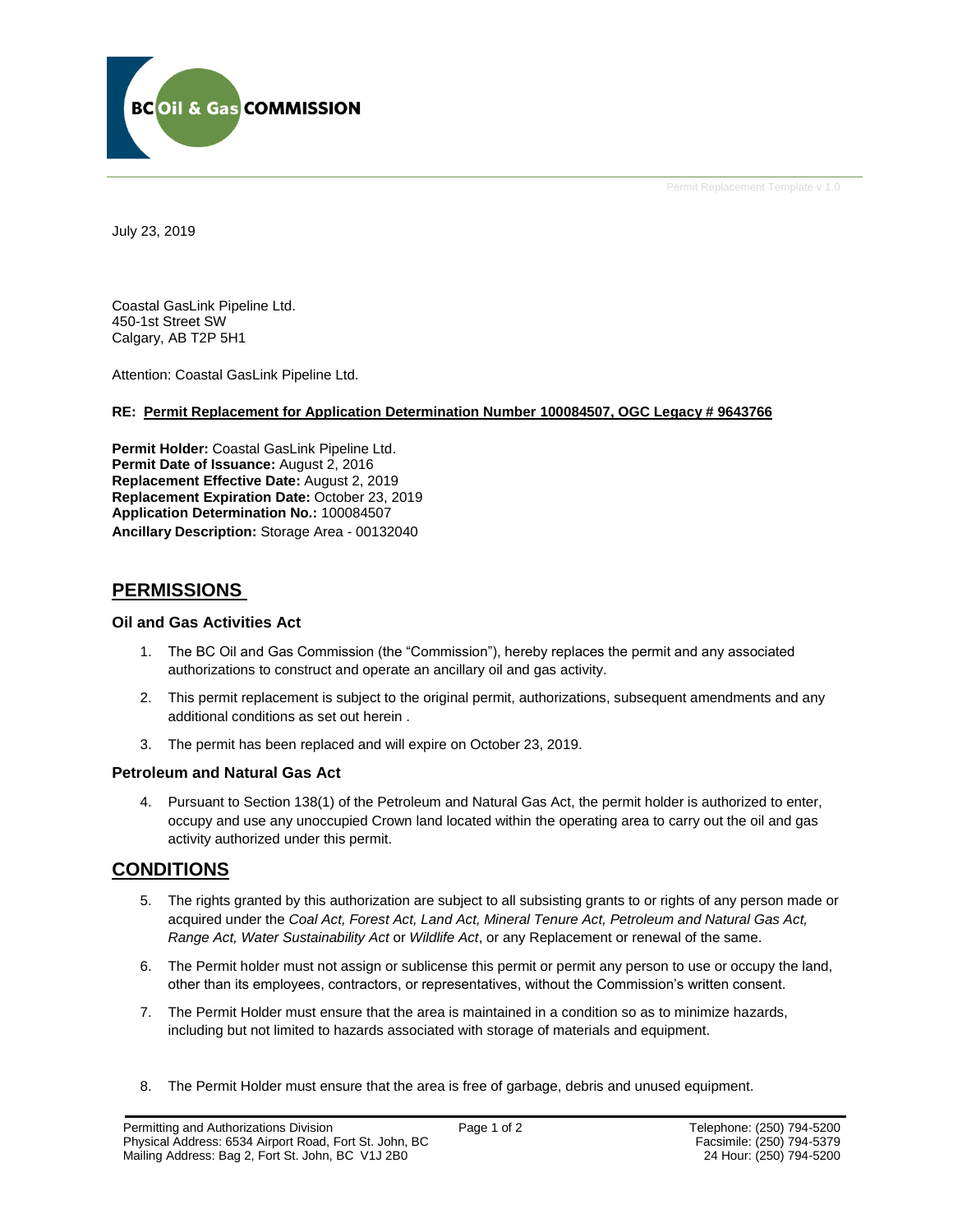# **ADVISORY GUIDANCE**

1. Appropriate *Land Act* tenure will be issued upon acceptance of the post-construction plan. Submission of the original application and submission of the post-construction plan is considered application for all subsequent *Land Act* tenures; no further applications for replacement tenure is required.

This Replacement forms an integral part of the permit and should be attached thereto.

 $\overline{\phantom{a}}$   $\overline{\phantom{a}}$   $\overline{\phantom{a}}$   $\overline{\phantom{a}}$   $\overline{\phantom{a}}$   $\overline{\phantom{a}}$   $\overline{\phantom{a}}$   $\overline{\phantom{a}}$   $\overline{\phantom{a}}$   $\overline{\phantom{a}}$   $\overline{\phantom{a}}$   $\overline{\phantom{a}}$   $\overline{\phantom{a}}$   $\overline{\phantom{a}}$   $\overline{\phantom{a}}$   $\overline{\phantom{a}}$   $\overline{\phantom{a}}$   $\overline{\phantom{a}}$   $\overline{\$ 

Jacqueline Bourke Authorized Signatory Commission Delegated Decision Maker

Copied to:

Land Agent – Roy Northern Land Service Ltd. OGC Compliance and Enforcement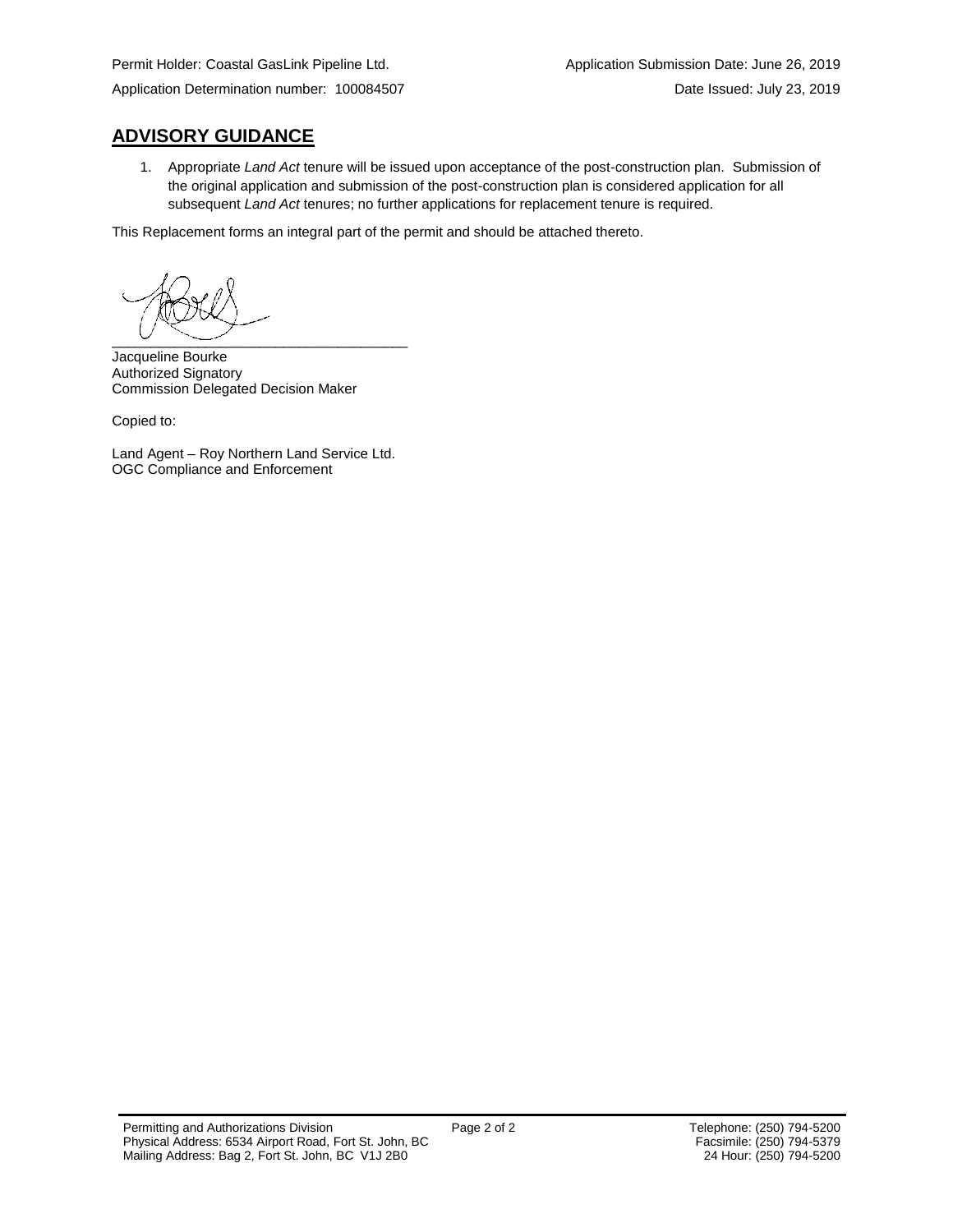

Non OGAA v 4.0

August 2, 2018

Coastal GasLink Pipeline Ltd. 450-1st Street SW Calgary, AB T2P 5H1

Attention: Coastal GasLink Pipeline Ltd.

#### **RE: Permit Replacement for Application Determination Number 100084507, OGC Legacy # 9643766**

**Permit Holder:** Coastal GasLink Pipeline Ltd. Permit Date of Issuance: August 2, 2016 **Replacement Date of Issuance:** August 2, 2018 **Replacement Expiration Date:** August 2, 2019 **Application Determination No.:** 100084507

# **GENERAL PERMISSIONS, AUTHORIZATIONS and CONDITIONS**

- 1. The BC Oil and Gas Commission (the "Commission"), hereby replaces the permit and any associated authorizations to construct and operate an ancillary oil and gas activity.
- 2. This permit replacement is subject to the conditions of the original permit, authorizations, subsequent amendments, corrections, and any additional conditions as set out herein.
- 3. The permit has been replaced for one year and will expire on August 2, 2019.

#### **Petroleum and Natural Gas Act**

4. Pursuant to Section 138(1) of the Petroleum and Natural Gas Act, the permit holder is authorized to enter, occupy and use any unoccupied Crown land located within the operating area to carry out the associated oil and gas activity authorized under this permit.

# **CONDITIONS**

- 5. The rights granted by this authorization are subject to all subsisting grants to or rights of any person made or acquired under the *Coal Act, Forest Act, Land Act, Mineral Tenure Act, Petroleum and Natural Gas Act, Range Act, Water Sustainability Act* or *Wildlife Act*, or any extension or renewal of the same.
- 6. The Permit holder must not assign or sublicense this permit or permit any person to use or occupy the land, other than its employees, contractors, or representatives, without the Commission's written consent.
- 7. The Permit Holder must ensure that the area is maintained in a condition so as to minimize hazards, including but not limited to hazards associated with storage of materials and equipment.
- 8. The Permit Holder must ensure that the area is free of garbage, debris and unused equipment.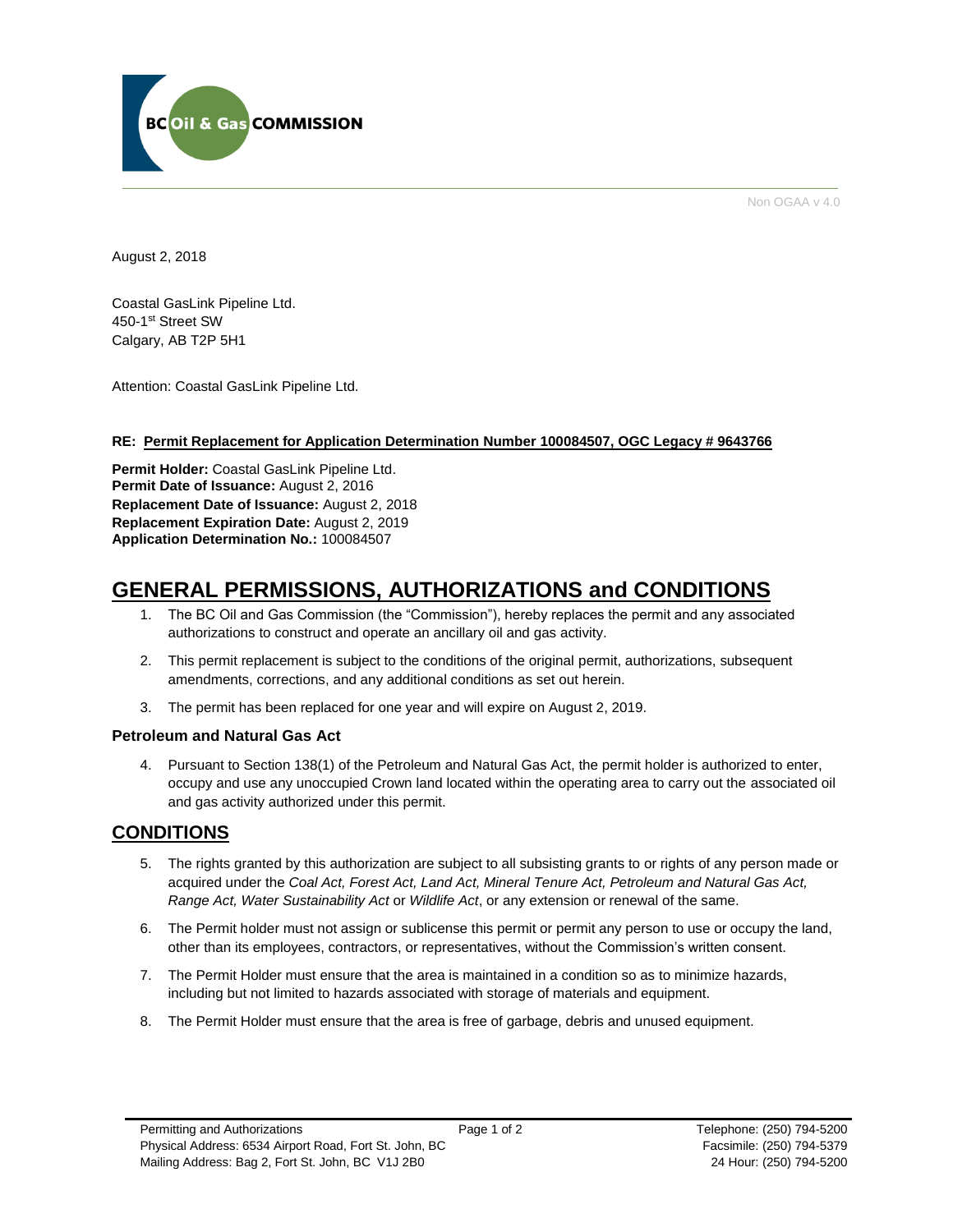Application Determination number: 100084507 Date Issued: August 2, 2018

 $\overline{\phantom{a}}$   $\overline{\phantom{a}}$   $\overline{\phantom{a}}$   $\overline{\phantom{a}}$   $\overline{\phantom{a}}$   $\overline{\phantom{a}}$   $\overline{\phantom{a}}$   $\overline{\phantom{a}}$   $\overline{\phantom{a}}$   $\overline{\phantom{a}}$   $\overline{\phantom{a}}$   $\overline{\phantom{a}}$   $\overline{\phantom{a}}$   $\overline{\phantom{a}}$   $\overline{\phantom{a}}$   $\overline{\phantom{a}}$   $\overline{\phantom{a}}$   $\overline{\phantom{a}}$   $\overline{\$ 

Jacqueline Bourke Authorized Signatory Commission Delegated Decision Maker

pc: Land Agent – Roy Northern Land Service Ltd. OGC, Compliance and enforcement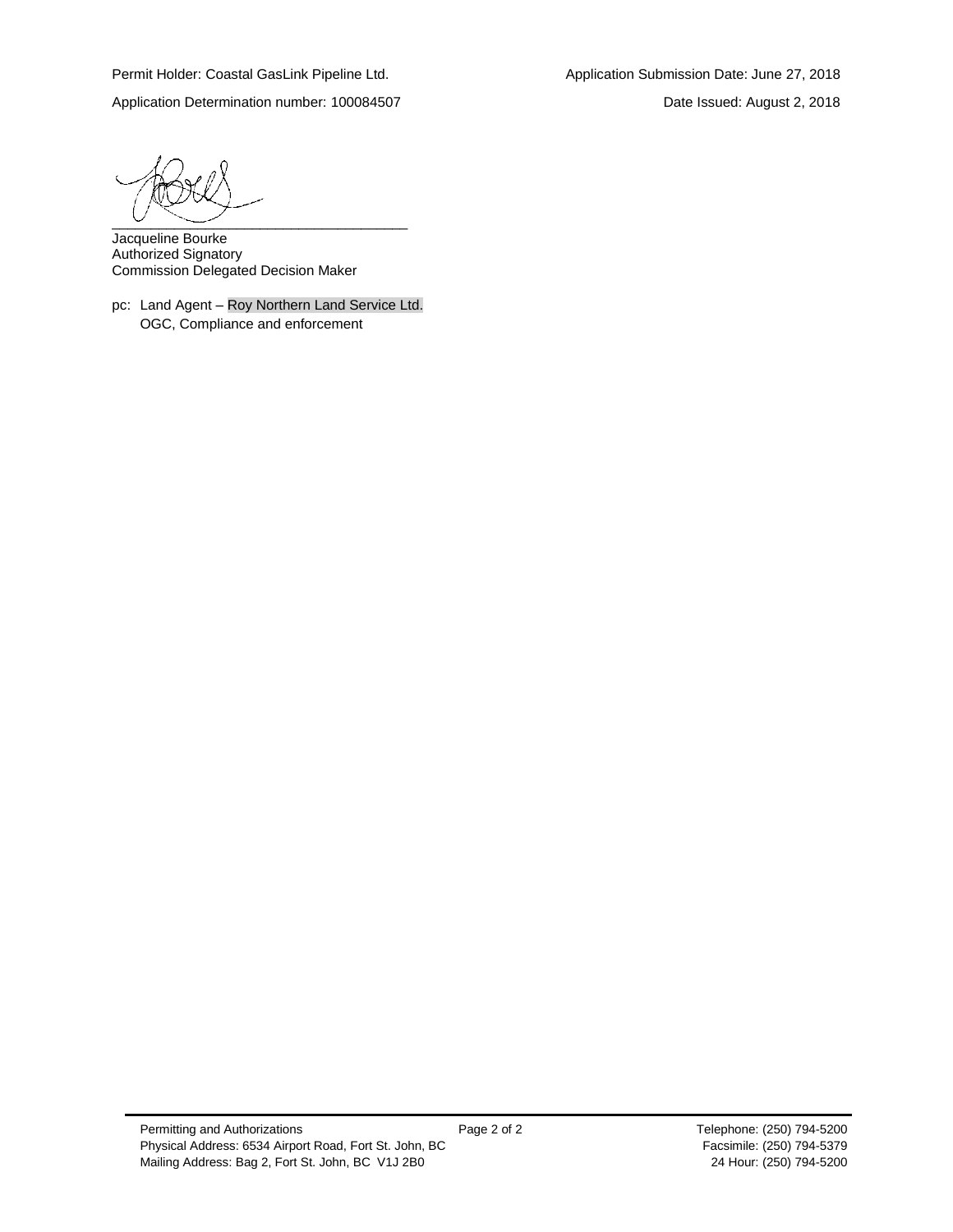

August 2, 2016

Coastal Gaslink Pipeline Ltd. 450 -1<sup>st</sup> Street SW Calgary, Alberta T2P 5H1;

Attention: Katherine Sheriff

**RE: Storage Site within Unit 2, Block F, 93-J-6**

**Date of Issuance: August 2, 2016 Commission No.: 9643766**

#### **PERMISSIONS**

#### *Petroleum and Natural Gas Act*

- 1. Pursuant to section 138(1) of the *Petroleum and Natural Gas Act,* the permit holder is permitted to enter, occupy, and use any unoccupied Crown land located within the areas described in the attached construction plan, DOCUMENT NO: CGE4703-MSI-G-MP-386, revision 0, dated November 17, 2015 (the "construction plan"), by Midwest Surveys Land Surveying Ltd. as submitted to the Commission in the permit application dated December 18, 2015 to construct and operate a related activity for the purposes of carrying out oil and gas activities as defined in the *Oil and Gas Activities Act* (hereinafter referenced together as the "operating area"), subject to the conditions set out below.
	- (1) The permission to occupy and use Crown land expires two years from the date of issuance, unless the Commission has received notice of construction start, or this permit is otherwise extended, suspended, cancelled, surrendered or declared spent.
	- (2) The permission to occupy and use Crown land does not entitle the permit holder to exclusive possession of the operating area.
	- (3) The total disturbance within the operating area must not exceed 4.80 ha.

#### **AUTHORIZATIONS**

#### *Forest Act*

- 2. Pursuant to section 47.4 of the *Forest Act,* the permit holder is authorized to remove Crown timber from the operating area under Cutting Permit No. 20 under Master Licence to Cut number M02341.
- 3. This Cutting Permit is deemed spent upon the submission of the post-construction plan or upon either the cancellation or the expiry of the activities authorized by this permit.

#### **CONDITIONS**

#### **Notification:**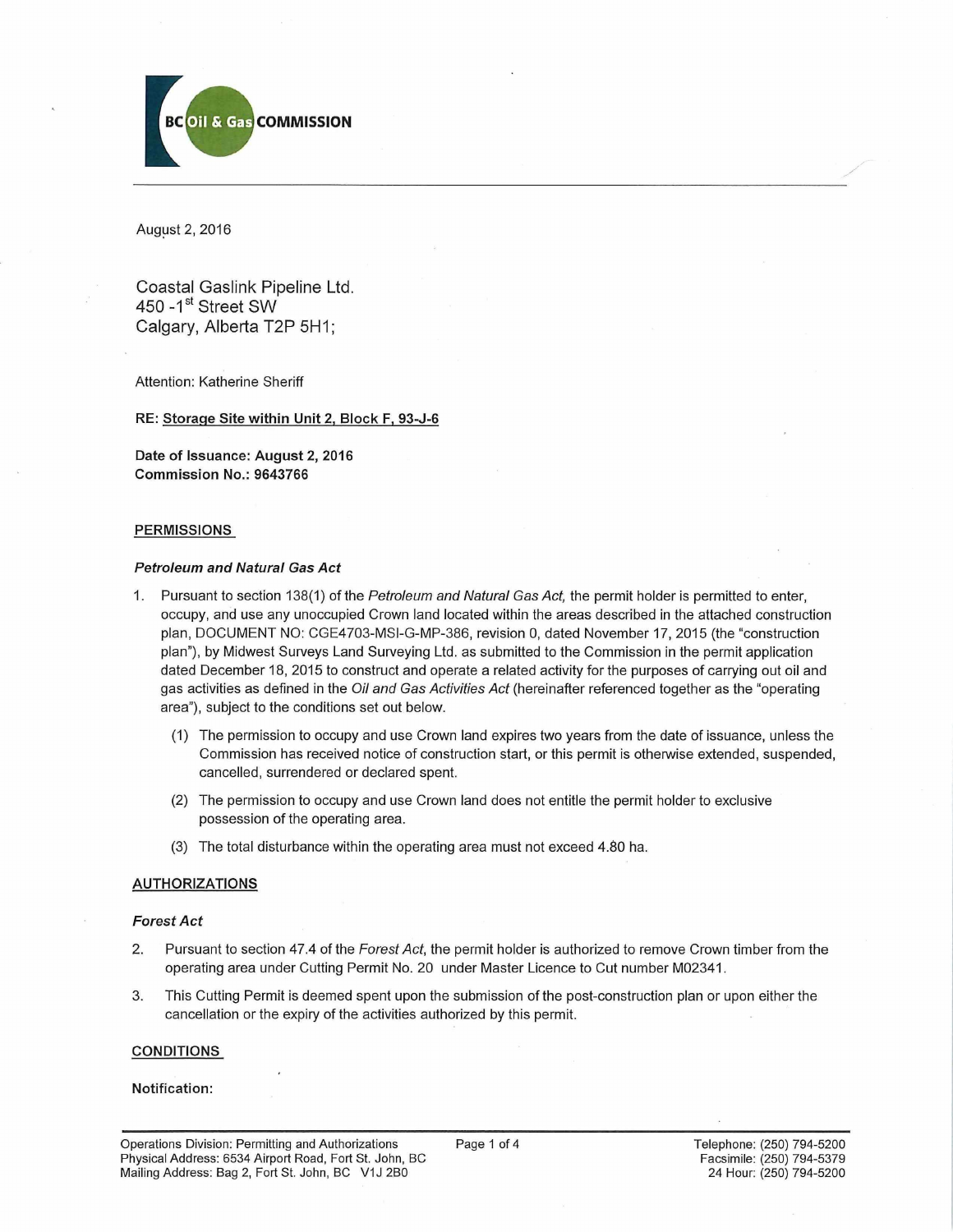- 4. A notice of construction start must be submitted to the Commission a minimum of 48 hours prior to the commencement of activities under this permit. Notification must be sent via [OGC.ExternalNotifications@bcogc.ca](mailto:OGC.ExternalNotifications@bcogc.ca).
- 5. Within 60 days of the completion of construction activities under this permit, the permit holder must submit to the Commission a post-construction plan as a shapefile and PDF plan accurately identifying the location of the total area actually disturbed under this permit. The shapefile and plan must be submitted via eSubmission.
- 6. The permit holder must notify Nak'azdli Band a minimum of five (5) days prior to commencing any construction activities under this permit.
- 7. The permit holder must notify Lheidli T'enneh Band a minimum of five (5) days prior to commencing any construction activities under this permit. '
- 8. The permit holder must notify Carrier Sekani Tribal Council a minimum of five (5) days prior to commencing any construction activities under this permit.

#### **General:**

- 9. The rights granted by this permit in relation to unoccupied Crown land are subject to all subsisting grants to or rights of any person made or acquired under the *Coal Act, Forest Act, Land Act, Mineral Tenure Act, Petroleum and Natural Gas Act, Range Act, Water Sustainability Act* or *Wildlife Act,* or any extension or renewal of the same.
- 10. The permit holder must not assign, sublicense or transfer this permit or permit any person to use or occupy Crown land, other than its employees, contractors, or representatives, without the Commission's written consent.
- 11. The permit holder must ensure that any Crown land within the operating area is maintained in a condition so as to minimize hazards, including but not limited to hazards associated with storage of materials and equipment.
- 12. The permit holder must ensure that any Crown land within the operating area is free of garbage, debris and unused equipment.

#### **Environmental:**

- 13. Following completion of the construction activities authorized under this authorization the permit holder must, as soon as practicable,
	- (1) decompact any soils compacted by the activity;
	- (2) if natural surface drainage pattern was altered by the carrying out of the activity, the permit holder must restore, to the extent practicable, to the drainage pattern and its condition before the alteration; and
	- (3) ensure re-vegetation of any exposed soil on the operating area including, where necessary, using seed or vegetative propagules of an ecologically suitable species that
		- (a) promote the restoration of the wildlife habitat that existed on the operating area before the oil and gas activity was begun, and
		- (b) stabilize the soil if it is highly susceptible to erosion.
- 14. Following completion of the activities permitted under this permit, any surface soils removed from the operating area must be redistributed so that the soil structure is restored, to the extent practicable, to its condition before the activity was begun.

#### **Clearing:**

15. All harvested Crown timber must be marked with Timber Mark Number MTB 723.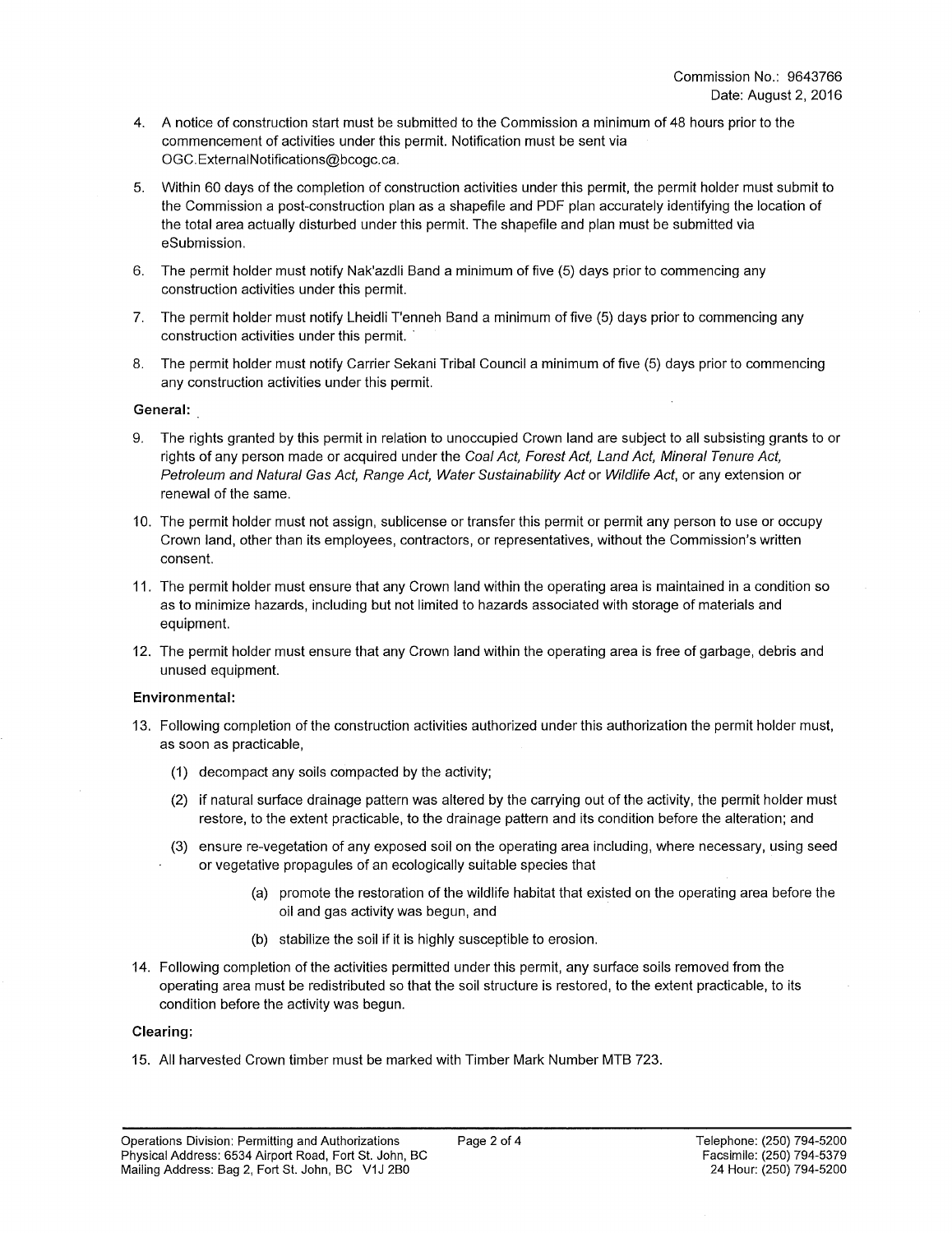- 16. Cutting Permit No. 20 does not grant the permit holder the exclusive right to harvest Crown timber from the operating area. Authority to harvest some or all of the timber may be granted to other persons. The permit holder's right to harvest timber applies to any timber found on the operating area at the time they undertake harvesting activities.
- 17. Stumpage for Cutting Permit No. 20 will be calculated in accordance with the Interior Appraisal Manual as amended from time to time.
- 18. The Interior merchantability specifications and monetary waste billing requirements in the Provincial Logging Residue and Waste Measurement Procedures Manual that are in effect upon issuance of this authorization apply to any waste assessments required under Master License to Cut M02341.
- 19. The holder of Cutting Permit No. 20 must pay to the government, stumpage and any waste billing determined in accordance with the terms of this authorization.
- 20. The permit holder is authorized to fell any trees located on Crown land within 1.5 tree lengths of the operating area that are considered to be a safety hazard according to *Workers Compensation Act* regulations and must be felled in order to eliminate the hazard. Trees or portions of these trees that can be accessed from the operating area without causing damage to standing timber may be harvested.

#### **Archaeology:**

21. An Archaeological Impact Assessment (AIA) is required for the proposed development area prior to any development activities taking place.

An AIA report must be submitted to the Commission as soon as practicable.

If artifacts, features, materials or things protected under section 13(2) of the Heritage Conservation Act are identified the permit holder must, unless the permit holder holds a permit under section 12 of the Heritage Conservation Act issued by the Commission in respect of that artifact, feature, material or thing:

- a. immediately cease all work in the vicinity of the artifacts, features, materials or things;
- b. immediately notify the Commission and the Archaeology Branch of the Ministry of Forests, Lands and Natural Resource Operations
- c. refrain from resuming work in the vicinity of the artifacts, features, materials or things except in accordance with an appropriate mitigation plan that has been prepared in accordance with the Heritage Conservation Act and approved by the Archaeology Branch of the Ministry of Forests, Lands and Natural Resource Operations.

#### **ADVISORY GUIDANCE**

- 1. Appropriate tenure will be issued upon acceptance of the post-construction plan. Submission of the original application and submission of the post-construction plan is considered an application for all subsequent applicable *Land Act* tenures. Upon the Commission's acceptance of the post-construction plan no further applications for replacement tenure are required.
- 2. Unless a condition or its context suggests otherwise, terms used in this authorization have the same meaning as the Environmental Protection and Management Regulation under the *Oil and Gas Activities Act.*

The attached plan(s) forms an integral part of this permit.